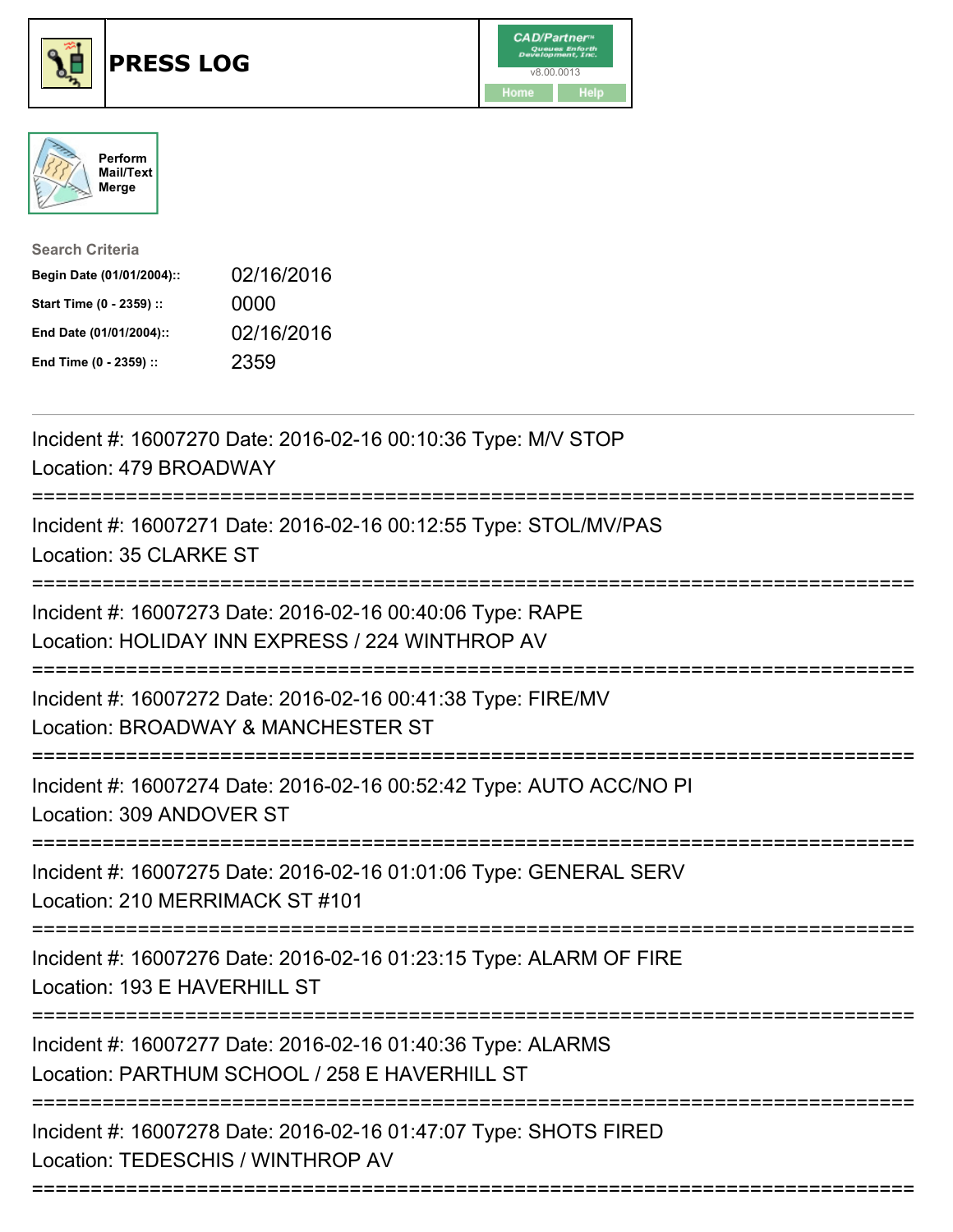Incident #: 16007279 Date: 2016-02-16 01:56:53 Type: HIT & RUN M/V Location: 210 LAWRENCE ST =========================================================================== Incident #: 16007280 Date: 2016-02-16 01:59:23 Type: ALARM/BURG Location: GRAFIC LITHO / 130 SHEPARD ST =========================================================================== Incident #: 16007281 Date: 2016-02-16 02:02:08 Type: M/V STOP Location: BROADWAY & CEDAR ST =========================================================================== Incident #: 16007282 Date: 2016-02-16 02:13:01 Type: ALARMS Location: GATEWAY PUB / 339 MERRIMACK ST =========================================================================== Incident #: 16007283 Date: 2016-02-16 02:28:11 Type: CK WELL BEING Location: 49 THORNDIKE ST FL 1 =========================================================================== Incident #: 16007284 Date: 2016-02-16 02:34:24 Type: VIO CITY ORD Location: PERRY AV =========================================================================== Incident #: 16007285 Date: 2016-02-16 02:34:43 Type: VIO CITY ORD Location: ALLSTON ST & HOWARD ST =========================================================================== Incident #: 16007286 Date: 2016-02-16 02:54:57 Type: MAN DOWN Location: CUMBERLAND FARMS / 320 S BROADWAY =========================================================================== Incident #: 16007287 Date: 2016-02-16 03:35:59 Type: ALARMS Location: GRAPHIC LITHO / 130 SHEPARD ST =========================================================================== Incident #: 16007288 Date: 2016-02-16 04:01:51 Type: TOW/REC/STOL Location: 102 STEARNS AV =========================================================================== Incident #: 16007289 Date: 2016-02-16 04:12:47 Type: ALARMS Location: TACO BELL / 79 WINTHROP AV =========================================================================== Incident #: 16007290 Date: 2016-02-16 04:24:02 Type: NOTIFICATION Location: 76 PHILLIPS ST #2 =========================================================================== Incident #: 16007291 Date: 2016-02-16 05:00:22 Type: WARRANT SERVE Location: 14 SAVOIE AV FL 2 =========================================================================== Incident #: 16007292 Date: 2016-02-16 05:20:31 Type: WOMAN DOWN Location: 361 BROADWAY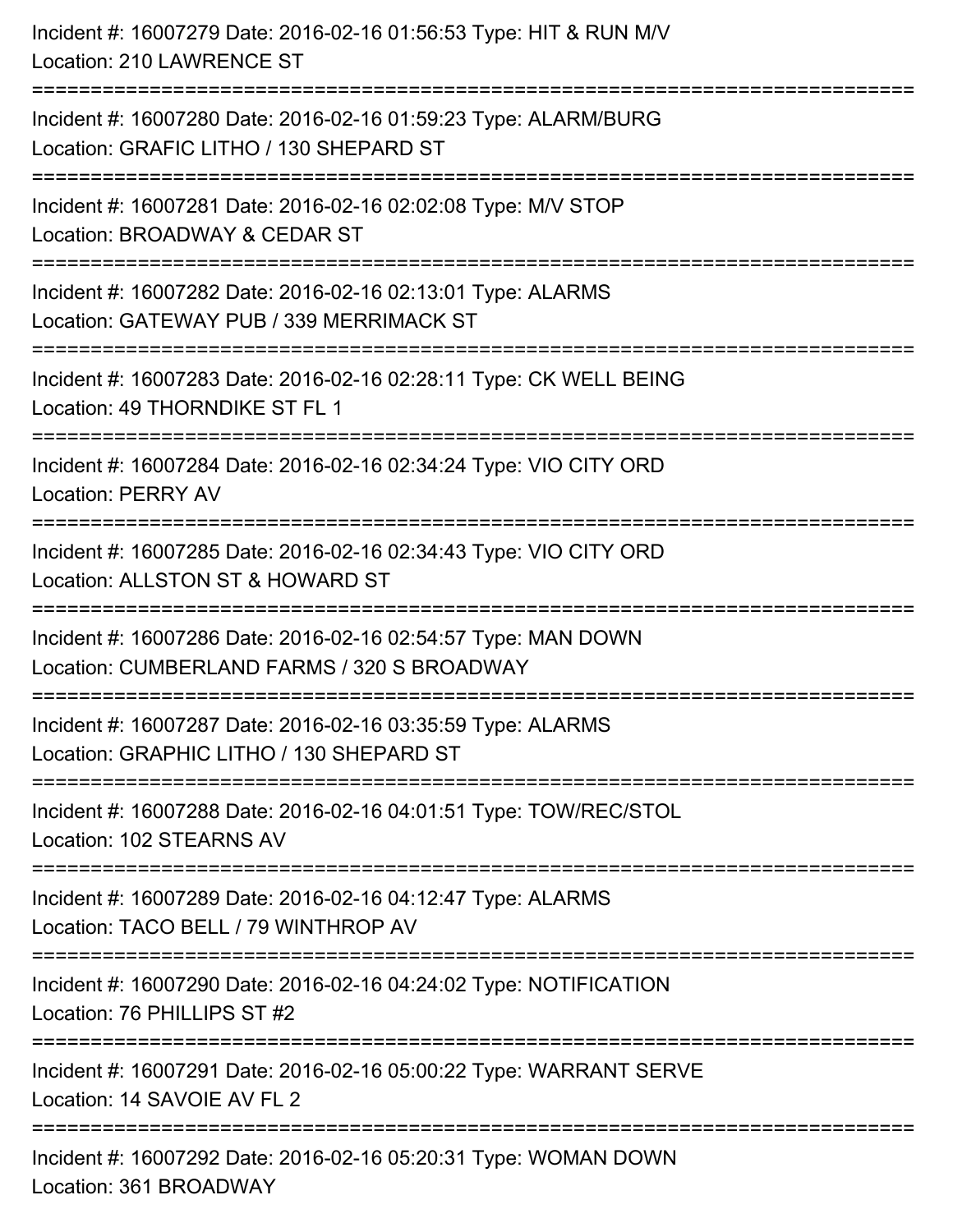| Incident #: 16007293 Date: 2016-02-16 05:32:10 Type: AUTO ACC/NO PI<br>Location: 29 WINTHROP AV                                                                             |
|-----------------------------------------------------------------------------------------------------------------------------------------------------------------------------|
| Incident #: 16007294 Date: 2016-02-16 06:05:00 Type: MEDIC SUPPORT<br>Location: 28 SUMMER ST<br>---------------------------------                                           |
| Incident #: 16007295 Date: 2016-02-16 06:30:00 Type: NOTIFICATION<br>Location: 11 TENNEY ST                                                                                 |
| Incident #: 16007296 Date: 2016-02-16 07:01:00 Type: ALARM/BURG<br>Location: 290 MERRIMACK ST                                                                               |
| Incident #: 16007297 Date: 2016-02-16 07:30:00 Type: M/V STOP<br>Location: CANAL ST & UNION ST                                                                              |
| Incident #: 16007298 Date: 2016-02-16 07:36:00 Type: MEDIC SUPPORT<br>Location: 160 BERNARD AV                                                                              |
| Incident #: 16007299 Date: 2016-02-16 07:50:00 Type: ASSIST FIRE<br>Location: 28 PLEASANT ST                                                                                |
| Incident #: 16007300 Date: 2016-02-16 07:55:00 Type: ALARM/BURG<br>Location: 60 ISLAND ST                                                                                   |
| =====================================<br>-----------------------------------<br>Incident #: 16007301 Date: 2016-02-16 08:00:00 Type: HIT & RUN M/V<br>Location: 23 FERRY ST |
| Incident #: 16007302 Date: 2016-02-16 08:11:00 Type: M/V STOP<br>Location: BROADWAY & CONCORD ST                                                                            |
| Incident #: 16007303 Date: 2016-02-16 08:16:00 Type: M/V STOP<br><b>Location: GROCERY WY</b>                                                                                |
| Incident #: 16007304 Date: 2016-02-16 08:32:00 Type: AUTO ACC/PI<br>Location: ESSEX ST & JACKSON ST                                                                         |
| Incident #: 16007305 Date: 2016-02-16 08:37:00 Type: MAL DAMAGE<br>Location: LEAHY SCHOOL / 100 ERVING AV                                                                   |
| Incident #: 16007306 Date: 2016-02-16 08:49:00 Type: FIGHT                                                                                                                  |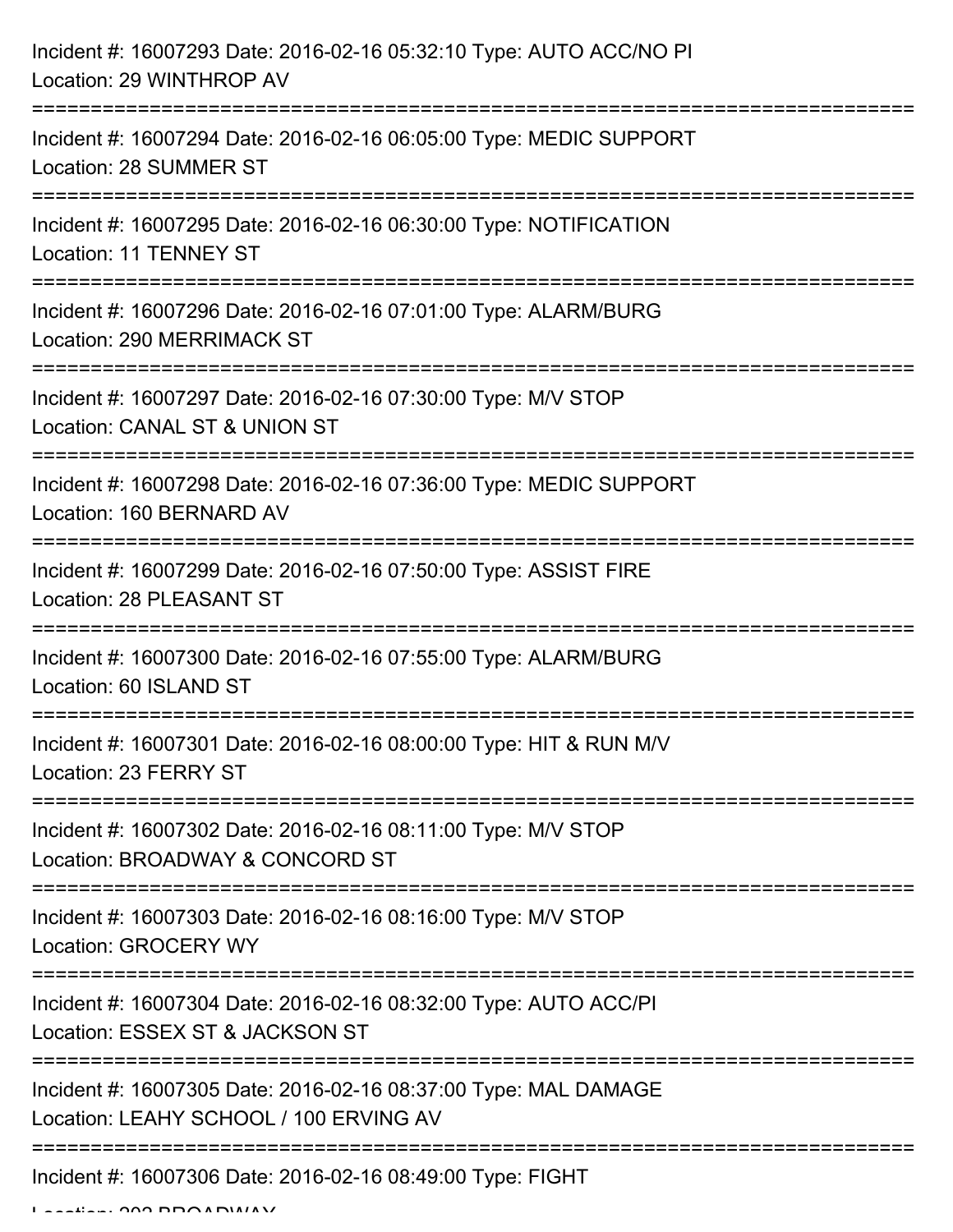| Incident #: 16007308 Date: 2016-02-16 08:55:00 Type: ABAND MV<br>Location: 20 ISLAND ST                              |
|----------------------------------------------------------------------------------------------------------------------|
| Incident #: 16007307 Date: 2016-02-16 09:03:00 Type: SUICIDE ATTEMPT<br>Location: 77 S UNION ST                      |
| Incident #: 16007310 Date: 2016-02-16 09:13:42 Type: M/V STOP<br>Location: ANDOVER ST & GLENN ST                     |
| Incident #: 16007311 Date: 2016-02-16 09:18:33 Type: SUICIDE ATTEMPT<br>Location: 77 S UNION ST #34                  |
| Incident #: 16007312 Date: 2016-02-16 09:19:38 Type: ALARM/BURG<br>Location: DON PEDRO'S RESTAURANT / 118 S UNION ST |
| Incident #: 16007313 Date: 2016-02-16 09:20:23 Type: ABAND MV<br>Location: 20 ISLAND ST                              |
| Incident #: 16007314 Date: 2016-02-16 09:28:16 Type: ALARM/BURG<br>Location: FAMILY POOLS / 70 S BROADWAY            |
| Incident #: 16007315 Date: 2016-02-16 09:34:43 Type: MEDIC SUPPORT<br>Location: SOVERIGN BANK / 296 ESSEX ST         |
| Incident #: 16007316 Date: 2016-02-16 09:36:08 Type: PARK & WALK<br>Location: BROADWAY                               |
| Incident #: 16007317 Date: 2016-02-16 09:45:29 Type: DOMESTIC/PAST<br>Location: 380 ELM ST #17                       |
| Incident #: 16007318 Date: 2016-02-16 10:02:25 Type: WARRANT SERVE<br>Location: 21 E HAVERHILL ST FL 2               |
| Incident #: 16007319 Date: 2016-02-16 10:15:26 Type: MAL DAMAGE<br>Location: 2 MUSEUM SQ                             |
| Incident #: 16007320 Date: 2016-02-16 10:29:08 Type: KEEP PEACE<br>Location: 380 ELM ST #17                          |
| Incident #: 16007321 Date: 2016-02-16 10:30:28 Type: HIT & RUN M/V                                                   |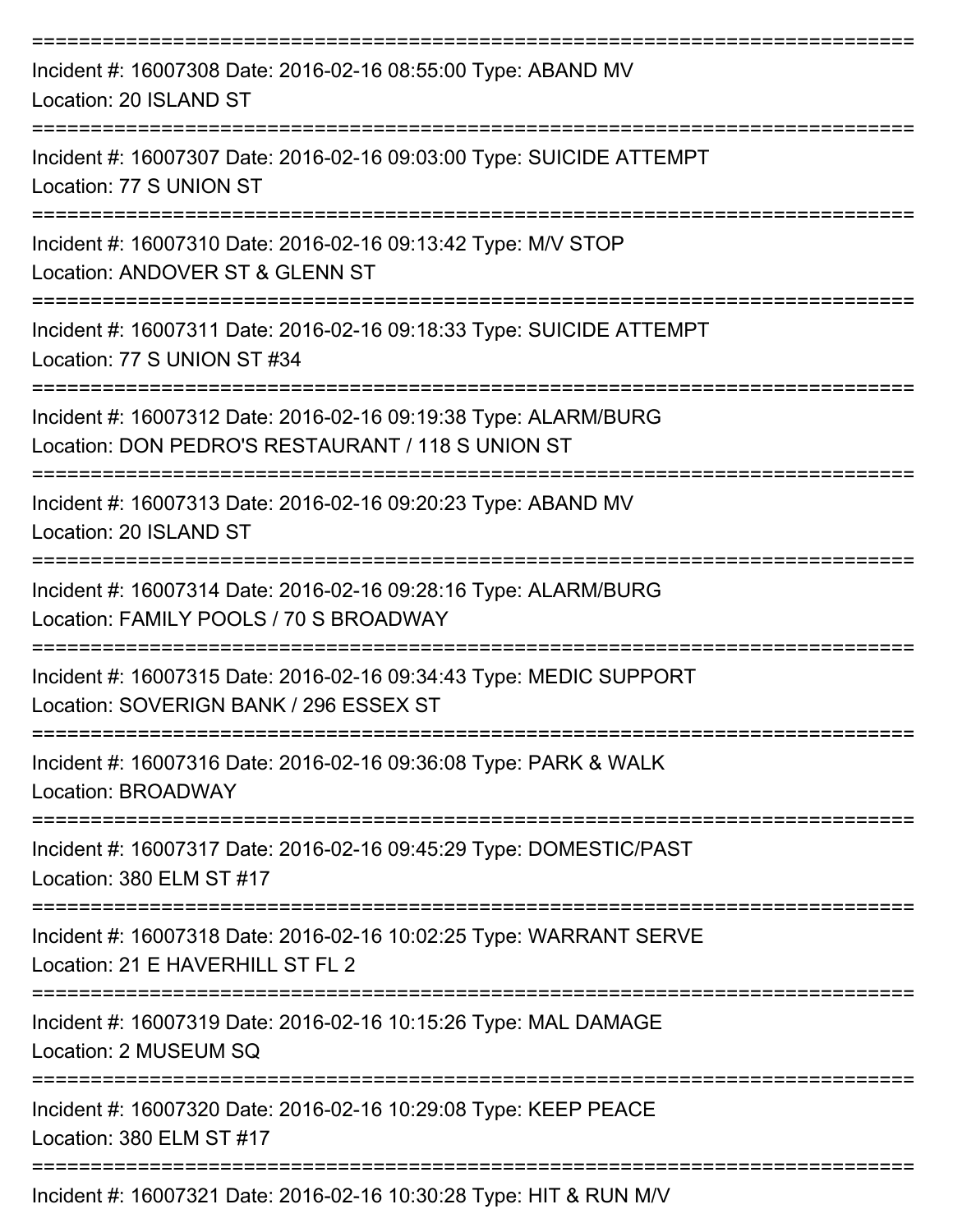| Incident #: 16007322 Date: 2016-02-16 10:31:39 Type: HIT & RUN M/V<br>Location: 61 ESSEX ST           |
|-------------------------------------------------------------------------------------------------------|
| Incident #: 16007323 Date: 2016-02-16 10:35:16 Type: AUTO ACC/PI<br>Location: MARKET ST & PARKER ST   |
| Incident #: 16007324 Date: 2016-02-16 10:37:17 Type: M/V STOP<br>Location: SOUTH ST                   |
| Incident #: 16007325 Date: 2016-02-16 10:43:11 Type: M/V STOP<br>Location: SOUTH ST                   |
| Incident #: 16007326 Date: 2016-02-16 10:48:39 Type: DRUG VIO<br>Location: MANCHESTER ST & MAY        |
| Incident #: 16007327 Date: 2016-02-16 10:49:19 Type: M/V STOP<br>Location: SOUTH ST                   |
| Incident #: 16007328 Date: 2016-02-16 10:53:36 Type: CK WELL BEING<br>Location: S UNION ST & MARKET   |
| Incident #: 16007329 Date: 2016-02-16 10:55:36 Type: M/V STOP<br>Location: SOUTH ST                   |
| Incident #: 16007330 Date: 2016-02-16 10:58:02 Type: DISTURBANCE<br>Location: 31 N PARISH RD          |
| Incident #: 16007331 Date: 2016-02-16 11:01:16 Type: M/V STOP<br>Location: SOUTH ST                   |
| Incident #: 16007333 Date: 2016-02-16 11:08:01 Type: TOW OF M/V<br>Location: 50 BROADWAY              |
| Incident #: 16007332 Date: 2016-02-16 11:08:23 Type: M/V STOP<br>Location: SOUTH ST                   |
| Incident #: 16007335 Date: 2016-02-16 11:09:12 Type: 209A/VIOLATION<br>Location: 305 PROSPECT ST FL 1 |
|                                                                                                       |

Incident #: 16007334 Date: 2016 02 16 11:10:25 Type: ALARM/BURG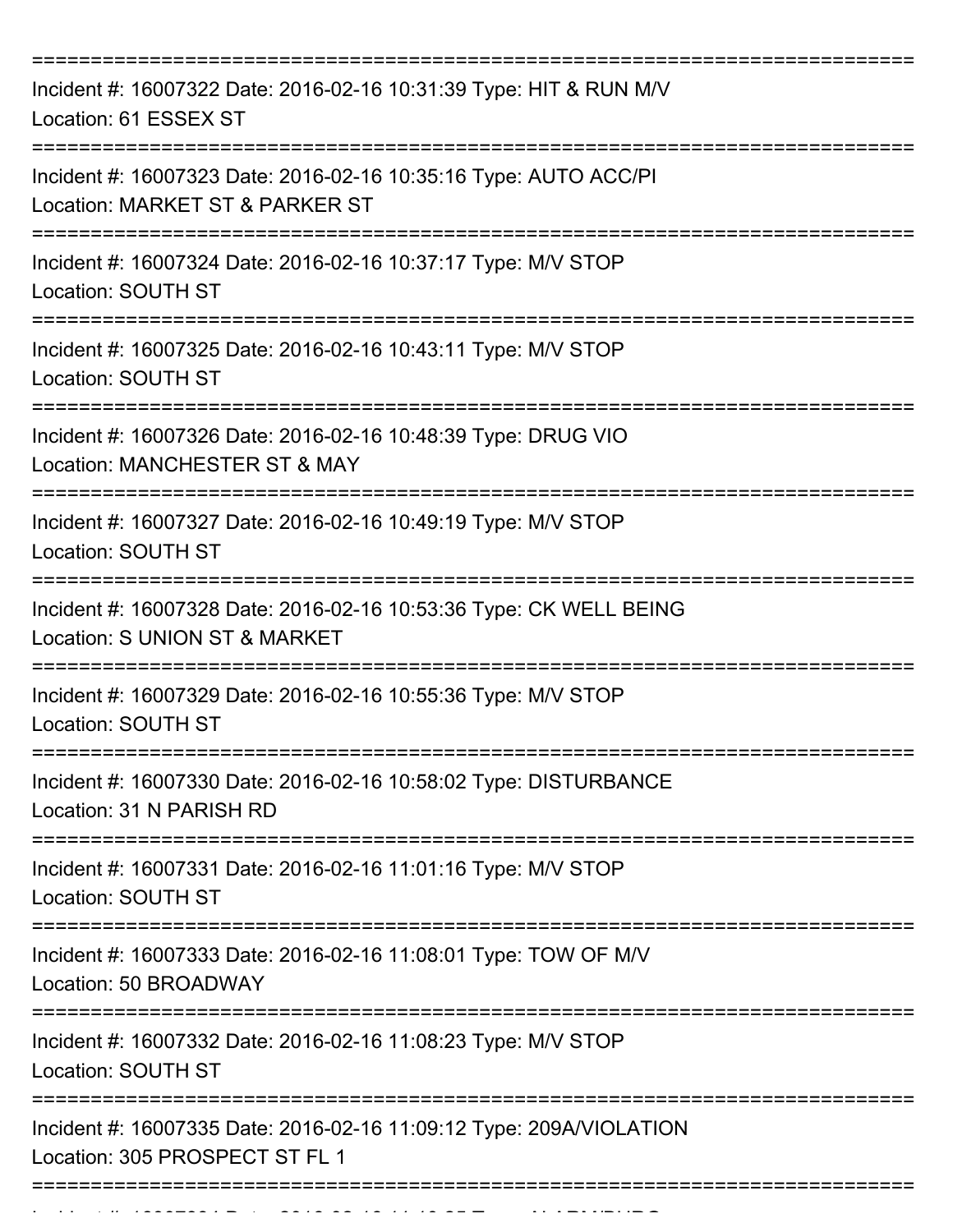Location: 14 WACHUSETTS AV

| Incident #: 16007336 Date: 2016-02-16 11:17:08 Type: M/V STOP<br>Location: BRADFORD ST & BROADWAY                           |
|-----------------------------------------------------------------------------------------------------------------------------|
| Incident #: 16007337 Date: 2016-02-16 11:30:30 Type: TRESPASSING<br>Location: 34 HAVERHILL ST                               |
| Incident #: 16007338 Date: 2016-02-16 11:32:30 Type: A&B PAST<br>Location: 271 ANDOVER ST                                   |
| Incident #: 16007340 Date: 2016-02-16 11:36:34 Type: DISTURBANCE<br>Location: 45 DUCKETT AV #43                             |
| Incident #: 16007341 Date: 2016-02-16 11:37:38 Type: M/V STOP<br>Location: 20 MELROSE ST                                    |
| Incident #: 16007343 Date: 2016-02-16 11:44:11 Type: SUS PERS/MV<br>Location: 206 BROADWAY                                  |
| Incident #: 16007344 Date: 2016-02-16 11:53:13 Type: AUTO ACC/NO PI<br>Location: BROADWAY & METHUEN ST                      |
| Incident #: 16007345 Date: 2016-02-16 11:58:49 Type: UNWANTEDGUEST<br>Location: 205 BROADWAY                                |
| Incident #: 16007346 Date: 2016-02-16 12:13:19 Type: M/V STOP<br>Location: 265 ESSEX ST                                     |
| Incident #: 16007347 Date: 2016-02-16 12:16:46 Type: M/V STOP<br>Location: AMESBURY ST & LOWELL ST                          |
| Incident #: 16007348 Date: 2016-02-16 12:18:31 Type: M/V STOP<br>Location: 297 LOWELL ST                                    |
| Incident #: 16007350 Date: 2016-02-16 12:29:26 Type: LOST PROPERTY<br>Location: REGISTRY OF MOTOR VEHICLES / 73 WINTHROP AV |
| Incident #: 16007349 Date: 2016-02-16 12:30:00 Type: M/V STOP<br>Location: AMESBURY ST & COMMON ST                          |
|                                                                                                                             |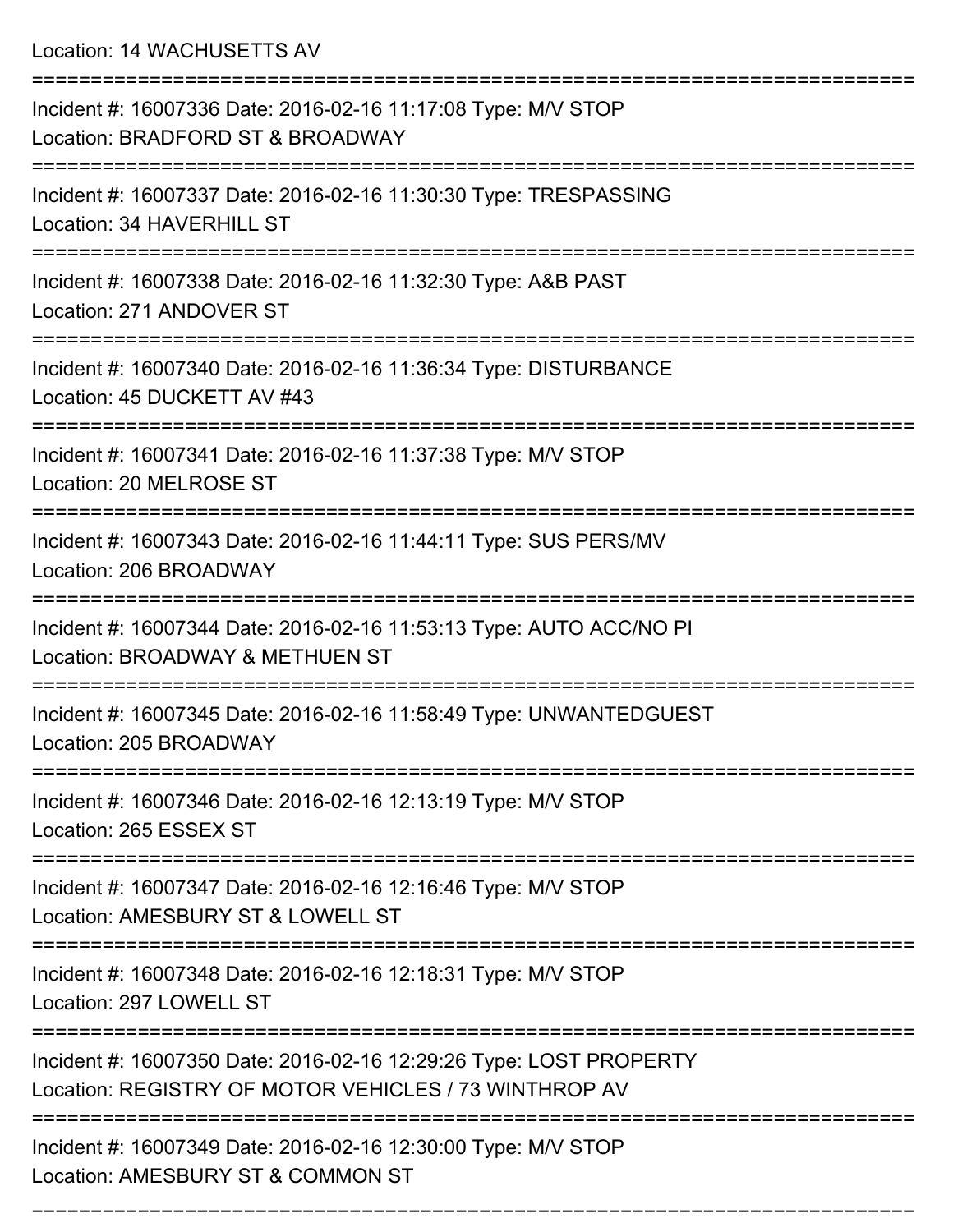| Incident #: 16007352 Date: 2016-02-16 12:33:00 Type: HIT & RUN M/V<br>Location: PHILLIPS ST & SALEM ST                           |
|----------------------------------------------------------------------------------------------------------------------------------|
| Incident #: 16007351 Date: 2016-02-16 12:34:12 Type: M/V STOP<br>Location: 4 MELROSE ST                                          |
| Incident #: 16007353 Date: 2016-02-16 12:40:13 Type: M/V STOP<br>Location: BRADFORD ST & BROADWAY<br>===================         |
| Incident #: 16007354 Date: 2016-02-16 12:40:57 Type: AUTO ACC/NO PI<br>Location: MARSTON ST & PROSPECT ST<br>=================== |
| Incident #: 16007355 Date: 2016-02-16 12:46:43 Type: CK WELL BEING<br>Location: 15 MEDFORD ST                                    |
| Incident #: 16007356 Date: 2016-02-16 12:49:41 Type: M/V STOP<br>Location: 489 ESSEX ST                                          |
| Incident #: 16007357 Date: 2016-02-16 12:51:25 Type: M/V STOP<br>Location: BROADWAY & CONCORD ST                                 |
| Incident #: 16007358 Date: 2016-02-16 13:03:26 Type: WIRE DOWN<br>Location: 34 GROTON ST                                         |
| Incident #: 16007359 Date: 2016-02-16 13:06:49 Type: FIGHT<br>Location: 570 S UNION ST                                           |
| Incident #: 16007361 Date: 2016-02-16 13:09:08 Type: LARCENY/PAST<br>Location: 49 BLANCHARD ST #201                              |
| Incident #: 16007360 Date: 2016-02-16 13:10:05 Type: M/V STOP<br>Location: ESSEX ST & HAMPSHIRE ST                               |
| Incident #: 16007362 Date: 2016-02-16 13:14:59 Type: LOST PROPERTY<br>Location: BROADWAY & MANCHESTER ST                         |
| Incident #: 16007363 Date: 2016-02-16 13:17:54 Type: WARRANT SERVE<br>Location: 279 PARK ST FL 3                                 |
| Incident #: 16007364 Date: 2016-02-16 13:22:16 Type: STOL/MV/PAS<br>Location: 39 HANCOCK ST                                      |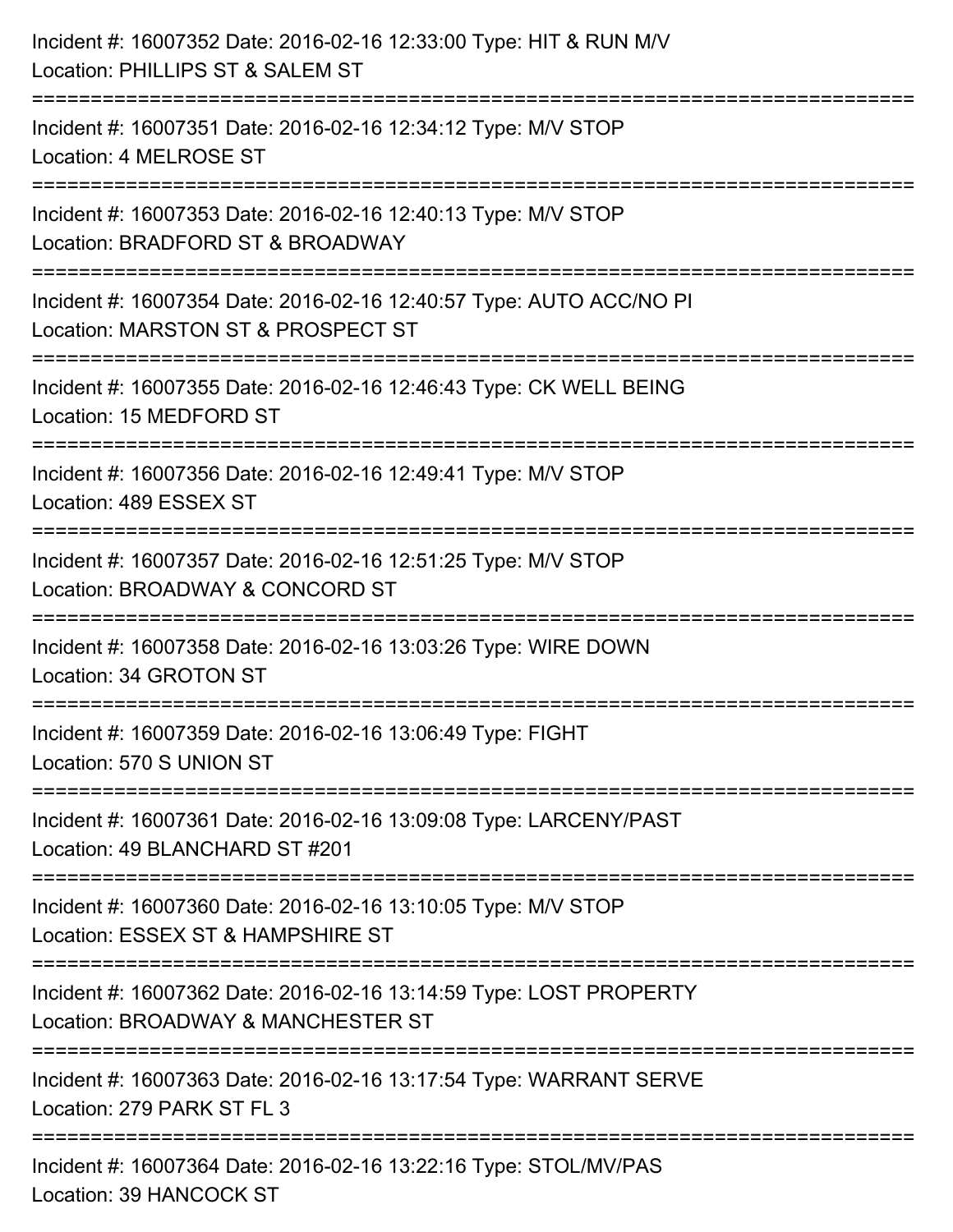Incident #: 16007366 Date: 2016-02-16 13:30:23 Type: LARCENY/PAST Location: 119 JACKSON ST =========================================================================== Incident #: 16007365 Date: 2016-02-16 13:34:17 Type: M/V STOP Location: ESSEX ST & LAWRENCE ST =========================================================================== Incident #: 16007368 Date: 2016-02-16 13:49:37 Type: HIT & RUN M/V Location: HAVERHILL ST & SHAWMUT ST =========================================================================== Incident #: 16007367 Date: 2016-02-16 13:52:14 Type: M/V STOP Location: CEDAR ST & HAMPSHIRE ST =========================================================================== Incident #: 16007369 Date: 2016-02-16 14:02:13 Type: M/V STOP Location: MARKET ST & PARKER ST =========================================================================== Incident #: 16007370 Date: 2016-02-16 14:13:28 Type: AUTO ACC/NO PI Location: TD BANKNORTH MA / 305 S BROADWAY =========================================================================== Incident #: 16007371 Date: 2016-02-16 14:14:42 Type: M/V STOP Location: ESSEX ST & FRANKLIN ST =========================================================================== Incident #: 16007309 Date: 2016-02-16 14:15:37 Type: ALARM/BURG Location: 118 S UNION ST =========================================================================== Incident #: 16007372 Date: 2016-02-16 14:17:44 Type: M/V STOP Location: 370 S UNION ST =========================================================================== Incident #: 16007373 Date: 2016-02-16 14:20:16 Type: MV/BLOCKING Location: 16 PROSPECT CT =========================================================================== Incident #: 16007374 Date: 2016-02-16 14:23:45 Type: HIT & RUN M/V Location: 2 PROSPECT CT =========================================================================== Incident #: 16007375 Date: 2016-02-16 14:32:00 Type: RECOV/STOL/MV Location: ULTIMATE WINDOW / 20 ISLAND ST =========================================================================== Incident #: 16007376 Date: 2016-02-16 14:41:06 Type: AUTO ACC/PED Location: 73 WINTHROP AV =========================================================================== Incident #: 16007377 Date: 2016-02-16 14:47:07 Type: INVESTIGATION

Location: 2 APPLETON ST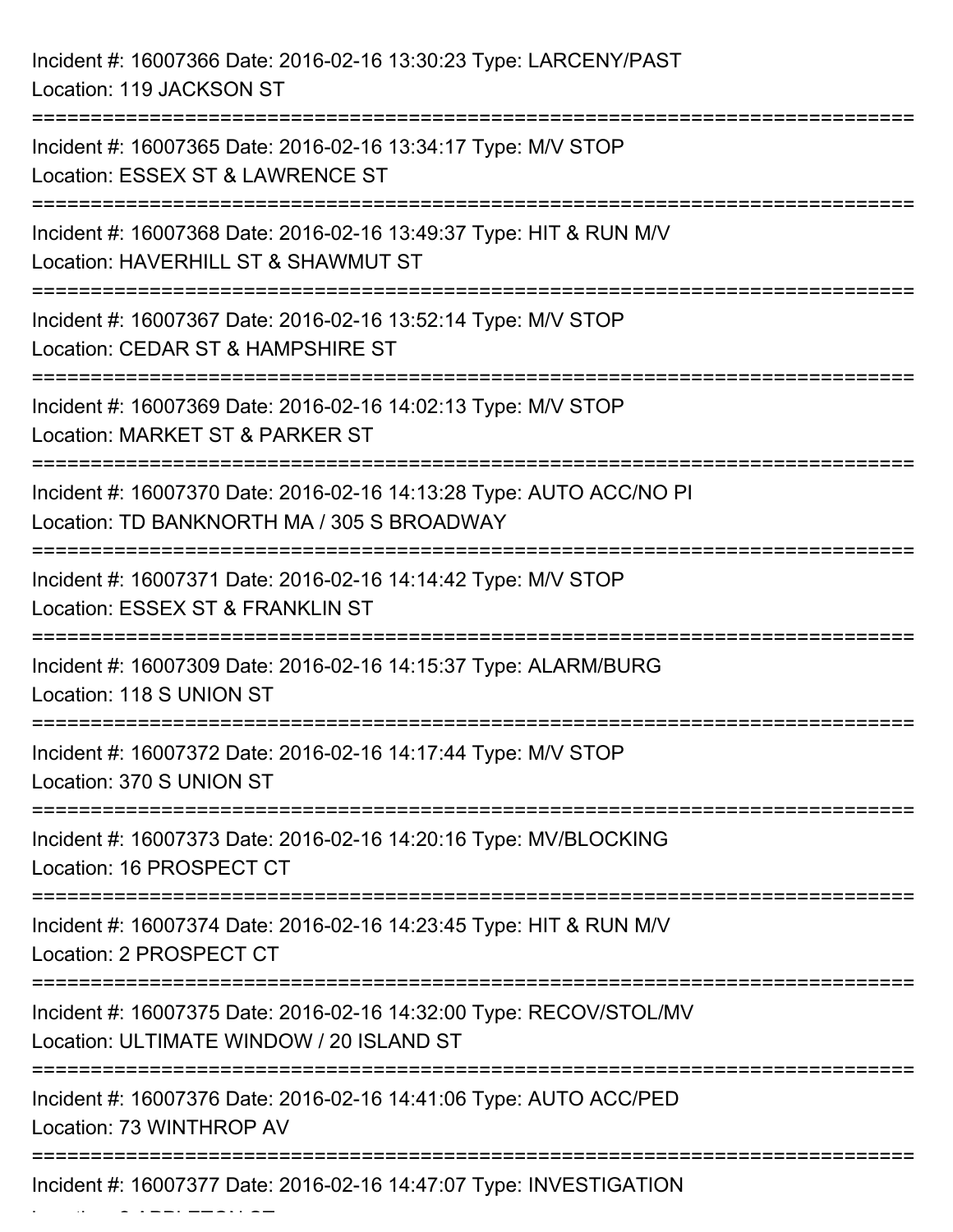| Incident #: 16007378 Date: 2016-02-16 14:49:12 Type: STOLEN PROP<br><b>Location: TREMONT ST</b>         |
|---------------------------------------------------------------------------------------------------------|
| Incident #: 16007379 Date: 2016-02-16 15:23:12 Type: MV/BLOCKING<br>Location: 6 LYNCH ST                |
| Incident #: 16007380 Date: 2016-02-16 15:24:53 Type: M/V STOP<br>Location: FERN ST & TRENTON ST         |
| Incident #: 16007381 Date: 2016-02-16 15:31:12 Type: 209A/SERVE<br>Location: 239 JACKSON ST             |
| Incident #: 16007382 Date: 2016-02-16 15:32:27 Type: TOW OF M/V<br>Location: 43 MAGINNIS AV             |
| Incident #: 16007384 Date: 2016-02-16 15:33:46 Type: AUTO ACC/NO PI<br>Location: ESSEX ST & LAWRENCE ST |
| Incident #: 16007383 Date: 2016-02-16 15:35:39 Type: M/V STOP<br>Location: FRANKLIN ST & HAVERHILL ST   |
| Incident #: 16007385 Date: 2016-02-16 15:37:17 Type: 209A/SERVE<br>Location: 16 SARGENT ST              |
| Incident #: 16007386 Date: 2016-02-16 15:37:42 Type: CK WELL BEING<br>Location: 383 HAVERHILL ST #34    |
| Incident #: 16007387 Date: 2016-02-16 15:46:52 Type: 209A/SERVE<br>Location: 323 HOWARD ST              |
| Incident #: 16007388 Date: 2016-02-16 15:52:00 Type: 209A/SERVE<br>Location: 34 WILLIAM ST              |
| Incident #: 16007391 Date: 2016-02-16 15:59:33 Type: STOLEN PROP<br>Location: 8 KATHERINE ST            |
| Incident #: 16007389 Date: 2016-02-16 16:01:45 Type: M/V STOP<br>Location: BROADWAY & LOWELL ST         |
|                                                                                                         |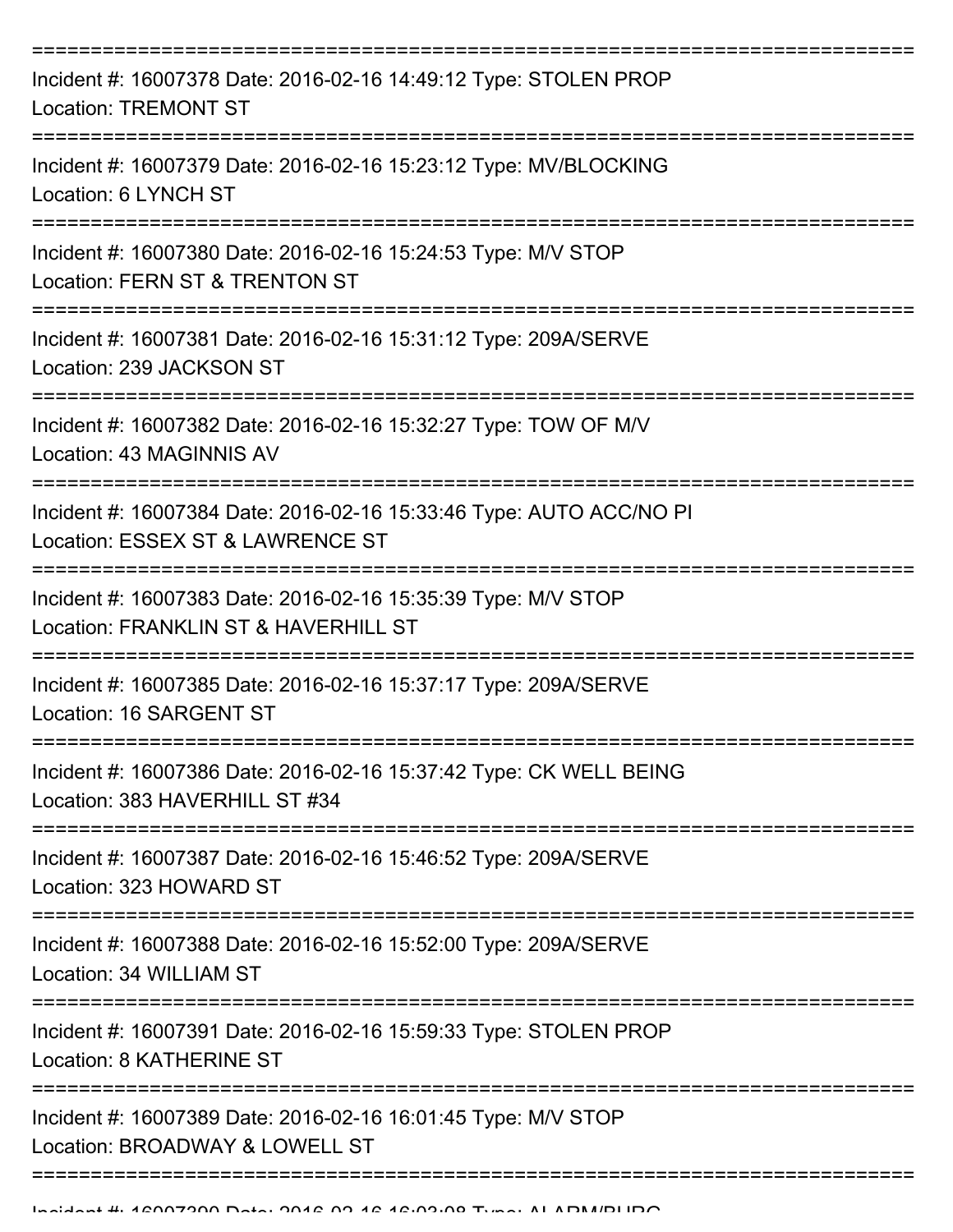| Location: 115 E HAVERHILL ST                                                                              |
|-----------------------------------------------------------------------------------------------------------|
| Incident #: 16007392 Date: 2016-02-16 16:05:21 Type: COURT DOC SERVE<br><b>Location: 99 STEARNS AV</b>    |
| Incident #: 16007393 Date: 2016-02-16 16:09:23 Type: COURT DOC SERVE<br>Location: 358 HAMPSHIRE ST        |
| Incident #: 16007394 Date: 2016-02-16 16:22:11 Type: MISSING PERS<br>Location: 83 BENNINGTON ST FL 1      |
| Incident #: 16007395 Date: 2016-02-16 16:31:45 Type: COURT DOC SERVE<br>Location: 83 BENNINGTON ST        |
| Incident #: 16007396 Date: 2016-02-16 16:34:59 Type: MV/BLOCKING<br>Location: 2 MUSEUM SQ                 |
| Incident #: 16007397 Date: 2016-02-16 16:36:19 Type: KEEP PEACE<br>Location: 61 BRADFORD ST #8            |
| Incident #: 16007398 Date: 2016-02-16 16:40:15 Type: ALARMS<br>Location: DEJESUS RESD / 4 BERKELEY ST     |
| Incident #: 16007399 Date: 2016-02-16 16:49:26 Type: M/V STOP<br>Location: 32 MILTON ST                   |
| Incident #: 16007400 Date: 2016-02-16 17:30:02 Type: AMBULANCE ASSSI<br>Location: 12 METHUEN ST FL 2      |
| Incident #: 16007401 Date: 2016-02-16 17:33:31 Type: COURT DOC SERVE<br>Location: 290 SALEM ST            |
| Incident #: 16007402 Date: 2016-02-16 17:37:55 Type: HIT & RUN M/V<br>Location: HAMPTON ST & HAVERHILL ST |
| Incident #: 16007403 Date: 2016-02-16 17:42:36 Type: M/V STOP<br>Location: LENOX ST & S BROADWAY          |
| Incident #: 16007404 Date: 2016-02-16 17:45:06 Type: 209A/SERVE<br>Location: 83 ABBOTT ST                 |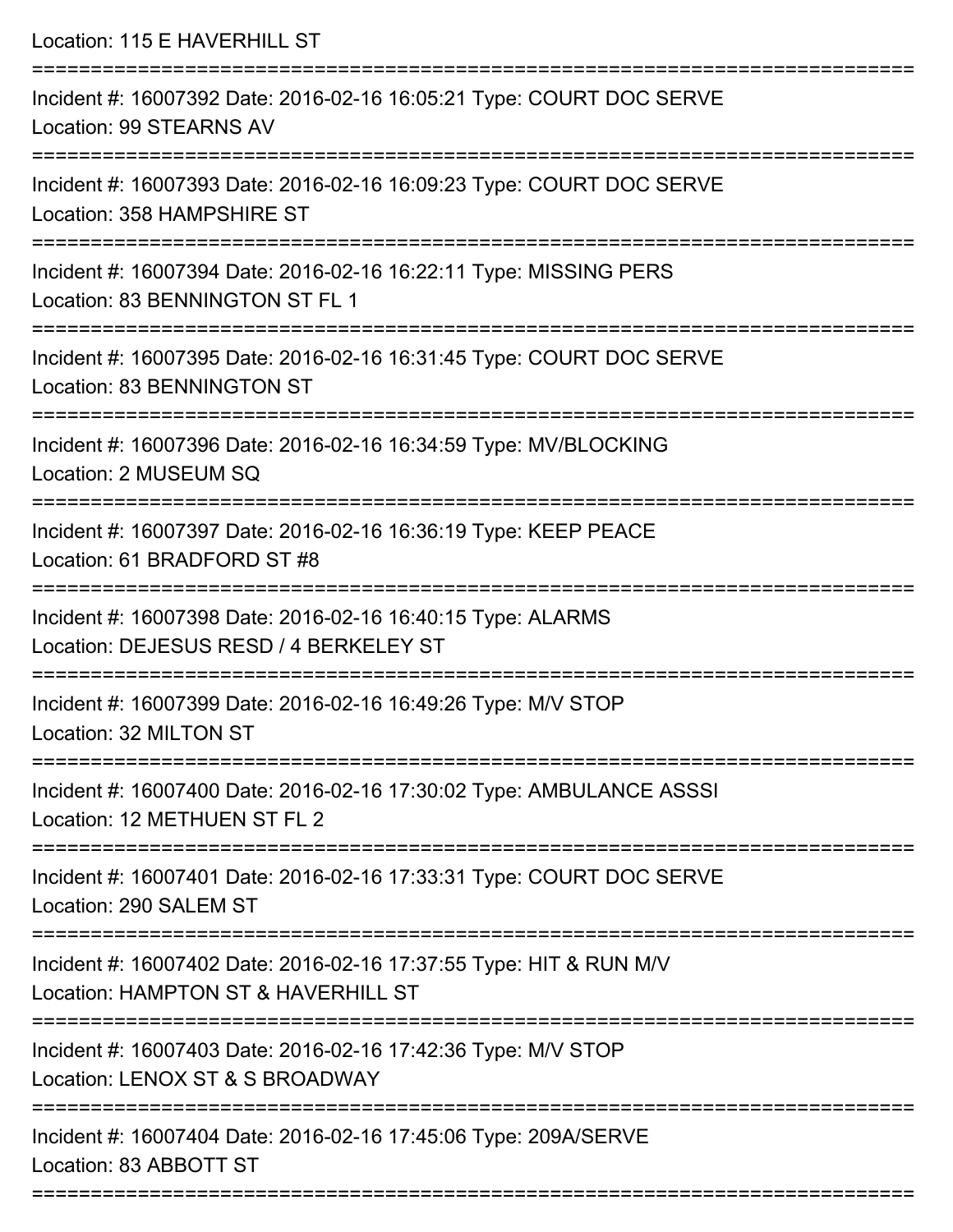Location: OUR HOUSE / 168 NEWBURY ST

| Incident #: 16007406 Date: 2016-02-16 17:50:09 Type: AUTO ACC/NO PI<br>Location: LAWRENCE ST & LOWELL ST            |
|---------------------------------------------------------------------------------------------------------------------|
| Incident #: 16007407 Date: 2016-02-16 17:51:24 Type: 209A/SERVE<br>Location: 30 GREENFIELD ST                       |
| Incident #: 16007408 Date: 2016-02-16 18:30:05 Type: M/V STOP<br>Location: S BROADWAY & SALEM ST                    |
| Incident #: 16007409 Date: 2016-02-16 18:35:10 Type: M/V STOP<br>Location: AMESBURY ST & COMMON ST                  |
| Incident #: 16007410 Date: 2016-02-16 18:36:39 Type: SUS PERS/MV<br>Location: KATHERINE ST & WOODLAND ST            |
| Incident #: 16007411 Date: 2016-02-16 18:38:54 Type: SUICIDE ATTEMPT<br>Location: 22 HALLENAN AV FL 1               |
| Incident #: 16007412 Date: 2016-02-16 18:57:05 Type: MEDIC SUPPORT<br>Location: COR UNUM MEAL CENTER / 191 SALEM ST |
| Incident #: 16007413 Date: 2016-02-16 19:06:03 Type: INVEST CONT<br>Location: 104 LEXINGTON ST                      |
| Incident #: 16007414 Date: 2016-02-16 19:07:42 Type: DK (DRUNK)<br>Location: G & Z / BERKELEY ST & JACKSON ST       |
| Incident #: 16007415 Date: 2016-02-16 19:17:59 Type: 911 HANG UP<br>Location: 10 BENNINGTON ST                      |
| Incident #: 16007416 Date: 2016-02-16 19:24:31 Type: ALARM/BURG<br>Location: VENCIA BEAUTY / 195 LAWRENCE ST        |
| Incident #: 16007417 Date: 2016-02-16 19:32:03 Type: M/V STOP<br>Location: 2 MUSEUM SQ                              |
| Incident #: 16007418 Date: 2016-02-16 19:33:53 Type: A&B D/W/ PROG<br>Location: 58 DORCHESTER ST                    |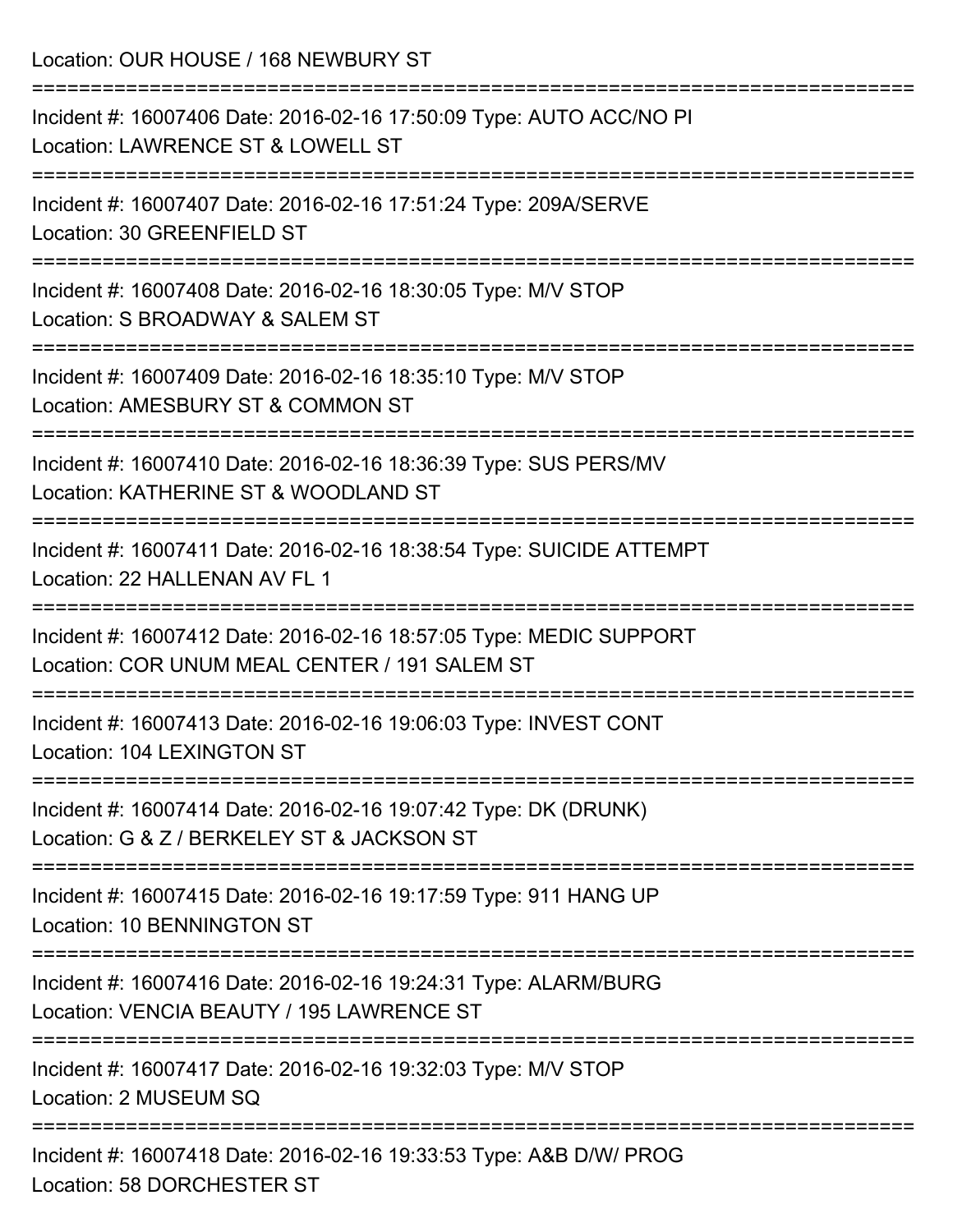| Incident #: 16007419 Date: 2016-02-16 19:34:56 Type: M/V STOP<br><b>Location: 32 LAWRENCE ST</b>                            |
|-----------------------------------------------------------------------------------------------------------------------------|
| Incident #: 16007420 Date: 2016-02-16 19:36:28 Type: LOST PROPERTY<br>Location: 435 LOWELL ST                               |
| Incident #: 16007421 Date: 2016-02-16 19:36:29 Type: MAL DAMAGE<br>Location: 106 BOWDOIN ST FL 1                            |
| Incident #: 16007422 Date: 2016-02-16 19:41:27 Type: ALARM/BURG<br>Location: 258 E HAVERHILL ST                             |
| Incident #: 16007423 Date: 2016-02-16 19:50:03 Type: M/V STOP<br>Location: COMMON ST & LAWRENCE ST<br>--------------------- |
| Incident #: 16007424 Date: 2016-02-16 20:00:19 Type: M/V STOP<br><b>Location: 32 LAWRENCE ST</b>                            |
| Incident #: 16007425 Date: 2016-02-16 20:21:12 Type: M/V STOP<br>Location: 20 ISLAND ST                                     |
| Incident #: 16007426 Date: 2016-02-16 20:33:36 Type: 209A/SERVE<br>Location: 9 HARRIMAN ST                                  |
| Incident #: 16007427 Date: 2016-02-16 20:59:48 Type: TOW/REPOSSED<br>Location: 58 HOWARD ST                                 |
| Incident #: 16007428 Date: 2016-02-16 21:02:04 Type: M/V STOP<br>Location: 141 MAY ST                                       |
| Incident #: 16007429 Date: 2016-02-16 21:06:57 Type: SUS PERS/MV<br>Location: 112 MARSTON ST                                |
| Incident #: 16007430 Date: 2016-02-16 21:07:43 Type: HIT & RUN PED<br>Location: REGISTRY OF MOTOR VEHICLES / 73 WINTHROP AV |
| Incident #: 16007431 Date: 2016-02-16 21:08:23 Type: M/V STOP<br>Location: FULTON ST & HAVERHILL ST                         |
| Incident #: 16007432 Date: 2016-02-16 21:11:36 Type: M/V STOP                                                               |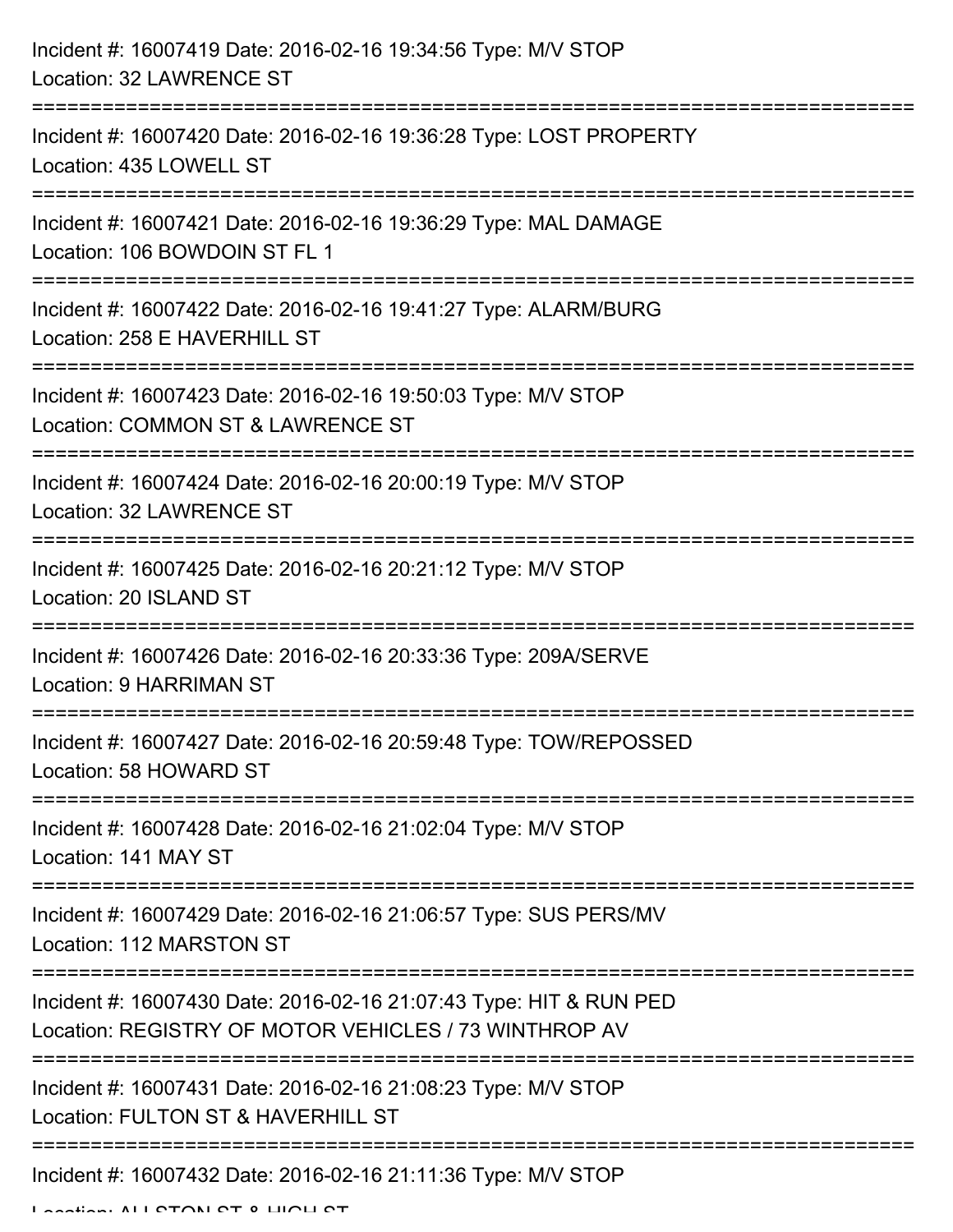| Incident #: 16007433 Date: 2016-02-16 21:12:24 Type: M/V STOP<br>Location: FOSTER ST & SPRINGFIELD ST      |
|------------------------------------------------------------------------------------------------------------|
| Incident #: 16007434 Date: 2016-02-16 21:23:52 Type: AUTO ACC/NO PI<br>Location: 68 WALNUT ST              |
| Incident #: 16007435 Date: 2016-02-16 21:25:42 Type: SUS PERS/MV<br>Location: 217 E HAVERHILL ST FL 3      |
| Incident #: 16007436 Date: 2016-02-16 21:54:57 Type: DOMESTIC/PROG<br>Location: 206 ESSEX ST #C            |
| Incident #: 16007437 Date: 2016-02-16 22:03:22 Type: M/V STOP<br>Location: ABBOTT ST & SHAWSHEEN RD        |
| Incident #: 16007438 Date: 2016-02-16 22:13:29 Type: M/V STOP<br>Location: BEACON ST & BEACON AV           |
| Incident #: 16007439 Date: 2016-02-16 22:21:42 Type: SUS PERS/MV<br><b>Location: 7 DURANT ST</b>           |
| Incident #: 16007440 Date: 2016-02-16 22:25:23 Type: ALARM/BURG<br>Location: CHURCH / 96 E HAVERHILL ST    |
| Incident #: 16007441 Date: 2016-02-16 22:56:19 Type: M/V STOP<br>Location: ESSEX ST & MEDFORD ST           |
| Incident #: 16007442 Date: 2016-02-16 23:00:21 Type: ALARM/BURG<br>Location: GENESIS AUTO / 12 BROADWAY AV |
| Incident #: 16007443 Date: 2016-02-16 23:02:03 Type: ALARM/BURG<br>Location: LAW HIGH / 70 N PARISH RD     |
| Incident #: 16007444 Date: 2016-02-16 23:08:03 Type: MEDIC SUPPORT<br>Location: 56 SPRINGFIELD ST #5 FL 2  |
| Incident #: 16007445 Date: 2016-02-16 23:21:28 Type: MAL DAMAGE<br>Location: TEDESCHI / S UNION ST         |
| Incident #: 16007446 Date: 2016-02-16 23:34:22 Type: M/V STOP                                              |